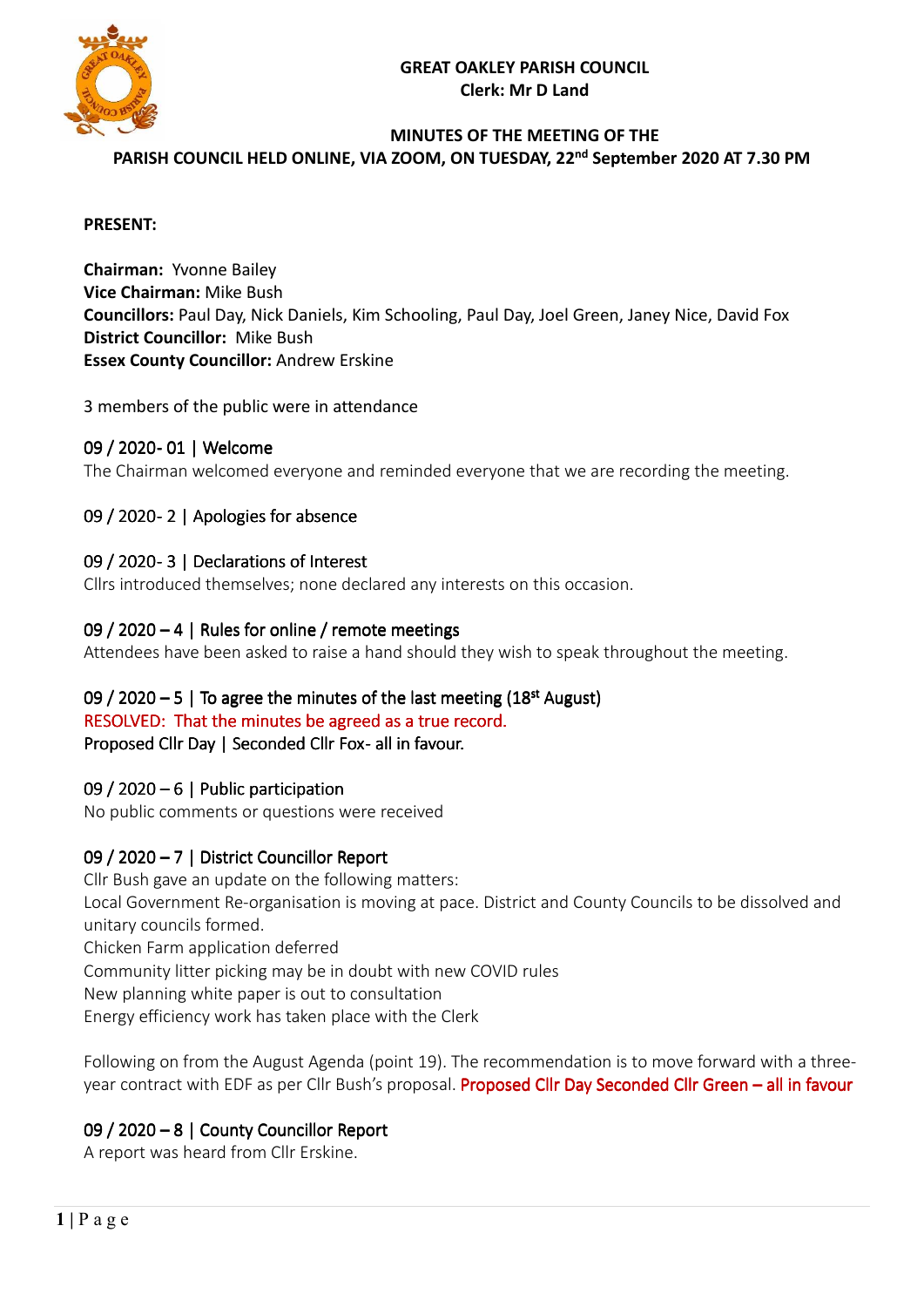# **GREAT OAKLEY PARISH COUNCIL Clerk: Mr D Land**



# **MINUTES OF THE MEETING OF THE**

PARISH COUNCIL HELD ONLINE, VIA ZOOM, ON TUESDAY, 22<sup>nd</sup> September 2020 AT 7.30 PM

Matter discussed: Back Lane and the narrowness of the road, can this be looked at? Cllr Daniels said he would be happy to gather local views. Cllr Schooling emphasised the speed on the High Street. Cllr Green reaffirmed that educating people is key. Cllr Nice said that large vehicles parking can be an issue.

# 09 / 2020 – 9 | Clerk's Report

The Clerk gave updates on the following matters:

- Banking mandates now complete
- Visited neighbouring Parish Council procedural
- Investigated the utility contracts currently held by the village hall
- Reported Fly-tipping incidents

ACTION: LED – investigate options, trial Stones Green. Cllr Fox / Green.

# 09 / 2020 – 10 | Chairman's Report

Chairman gave updates on the following matters:

Ditch issues B1414 – response received from enforcement officer from ECC. They would like to help the resident apply for retrospective planning. Council to explore further options

Meeting in public has not been able to proceed as planned owing to COVID

Roles and responsibilities have been circulated. Governance and policies should be added to the list.

Committees to now manage their areas, submit monthly reports to full council

Thanks to the Clerk for sorting out the bank mandate

Chairman cleaned the play equipment – needs adding to the maintenance contract moving forward Police street meet to take place 11am-12am on the 1st October at the Village Hall – Cllr Nice and Green to try to attend

Chair to attend TDALC & EALC AGM meetings

Government planning consultation – Cllrs to read the documents

RESOLVED: To donate £75 to the Royal British Legion owing to the anniversary date. Proposed Cllr Bush Seconded Cllr Green  $-$  all in favour

Field adjacent to the allotments – the PC has not received any notification of any planning yet. Cllr Schooling mentioned the bench outside the shop is in a poor state – Cllr Daniels said he would speak with the owner

Cllr Fox spoke to a Mrs Sharp about some ongoing matters in Stones Green, a sign on farmer's field, CCTV warnings, a pole erected in the grassland by County Broadband. ACTION: send letter explaining we are

# not content about this – Cllr Fox

Hedges around some properties in Stones Green, can the Parish Investigate some maintenance - Cllr Fox

# 09 / 2020 – 11 | Dates of meetings 2020/21

# 09 / 2020 – 12 | Maintenance Schedule

RESOLVED: That the tree on Hamford Drive be trimmed back. Proposed Cllr Daniels Seconded Cllr Day  $$ all in favour.

Working group to look at the zip line and come back with responses

RESOLVED: Notice Boards – to purchase three new notice boards to the value of  $£2574$  and Installation up to £250 Proposed Cllr Fox, Seconded Cllr Day – all in favour.